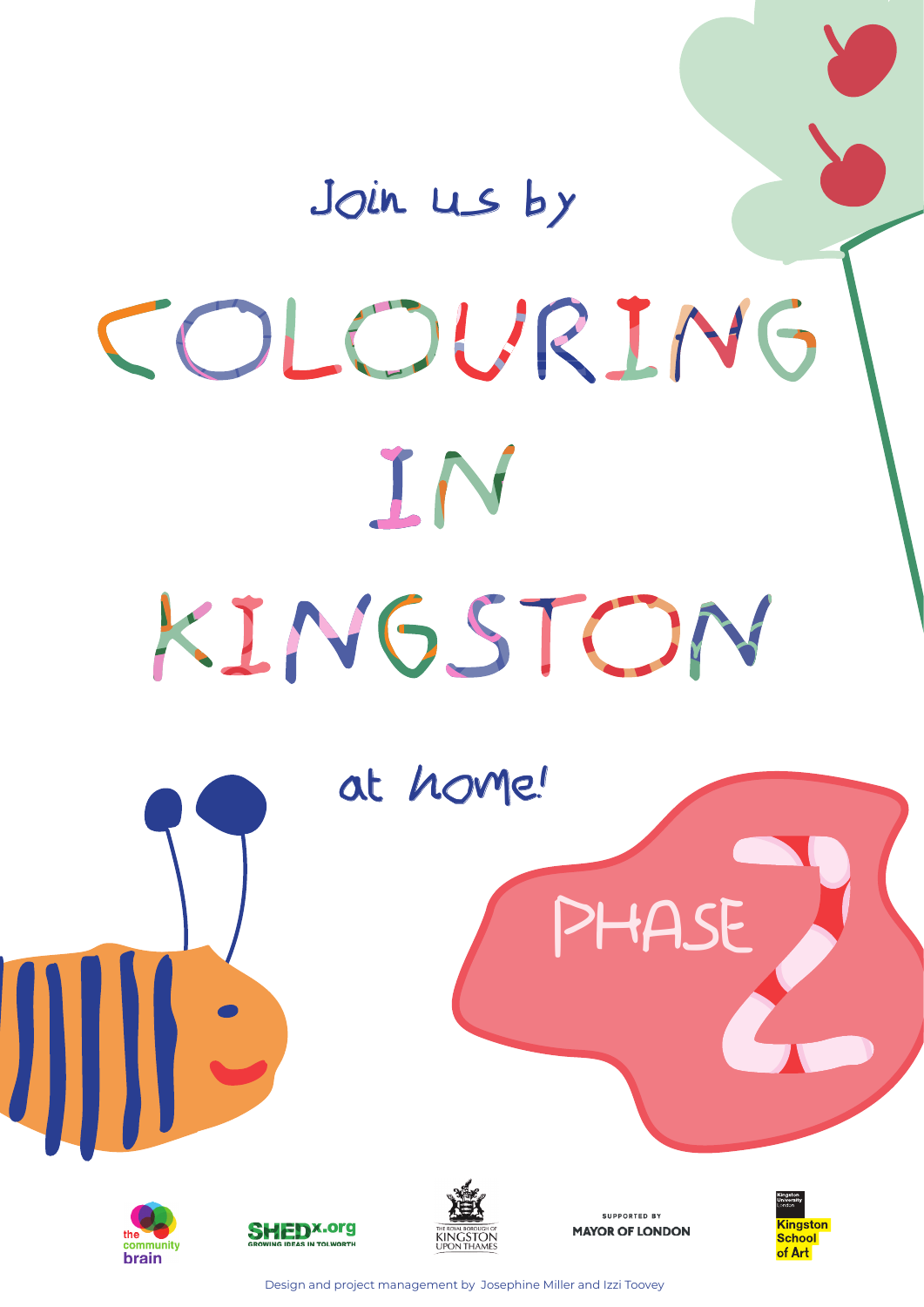## HELLO!

While we are all staying at home, here's something for all the family to get involved in! We would love young artists to help us by 'Colouring in Kingston'.

This project is aimed to spark a conversation amongst the community, recognising young creative talent that shouldn't go unnoticed.

We have provided a second creative package full of new drawing challenges, and we will be transforming these drawings digitally, giving you the opportunity to have your work displayed in your community in the future.

However due to our current situation we are hosting an online gallery through our Instagram page @colouringinkingston showcasing the submissions produced and digital transformations!

 Hello to anyone new, we are looking forward to seeing your creativity. For those who have been involved with the first phase of the project, welcome back!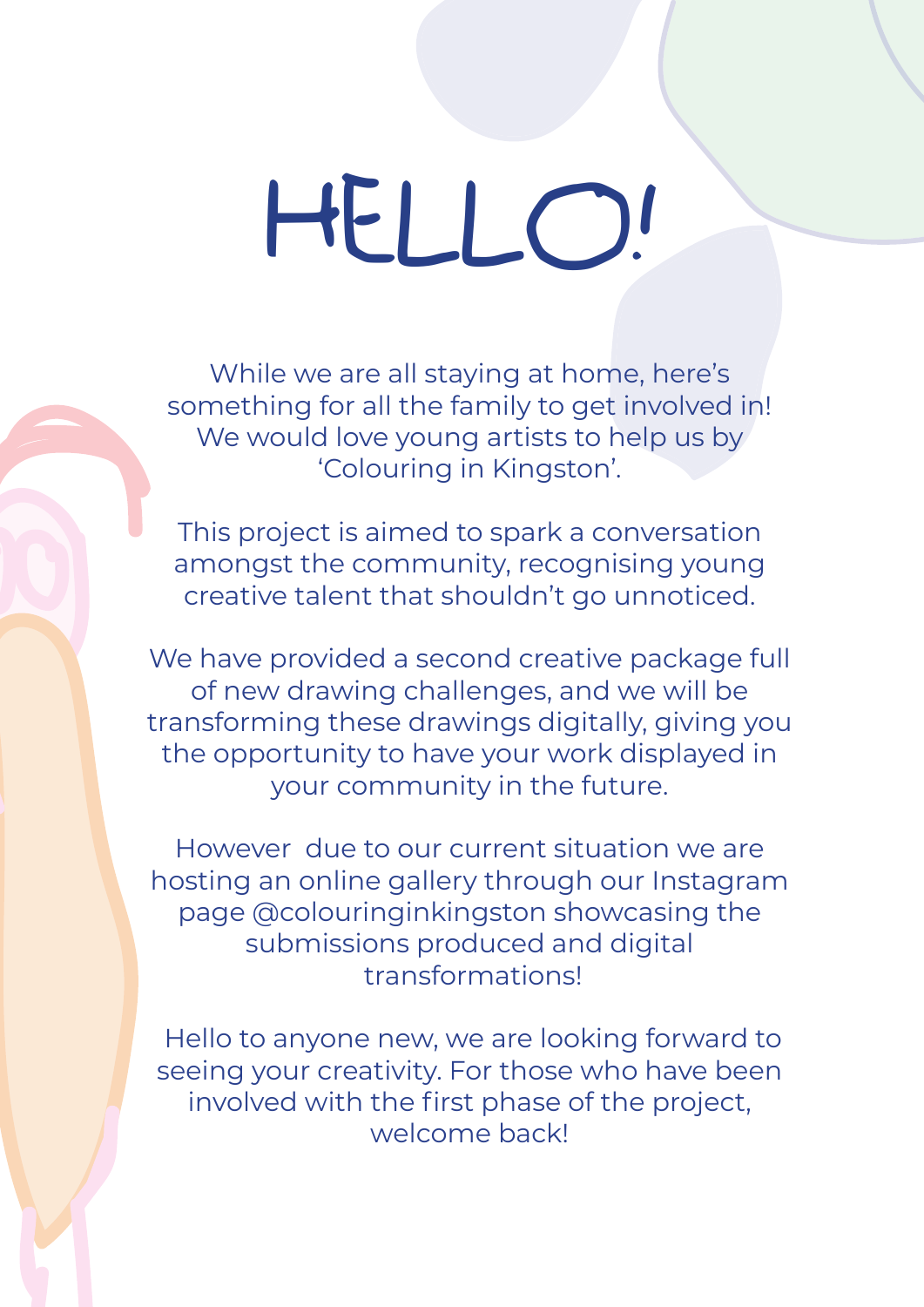

Here's an example of how we have digitalised work from a young artist! If you keep your drawings in pen or pencil we will colour them in for you!

If you can't print the worksheets at home don't worry, just draw on a piece of plain paper and take a clear picture of them. Or if you can, draw on the worksheets and take a picture or scan them in.

Parents this can be for you too! Try drawing with your opposite hand with a 15 second time limit for each drawing and see what you come up with.

Please email all submissions by 03/07/20, but the sooner the better! Email to: colour.communitybrain@gmail.com

We will credit all artists involved!



#COLOURINGINKINGSTON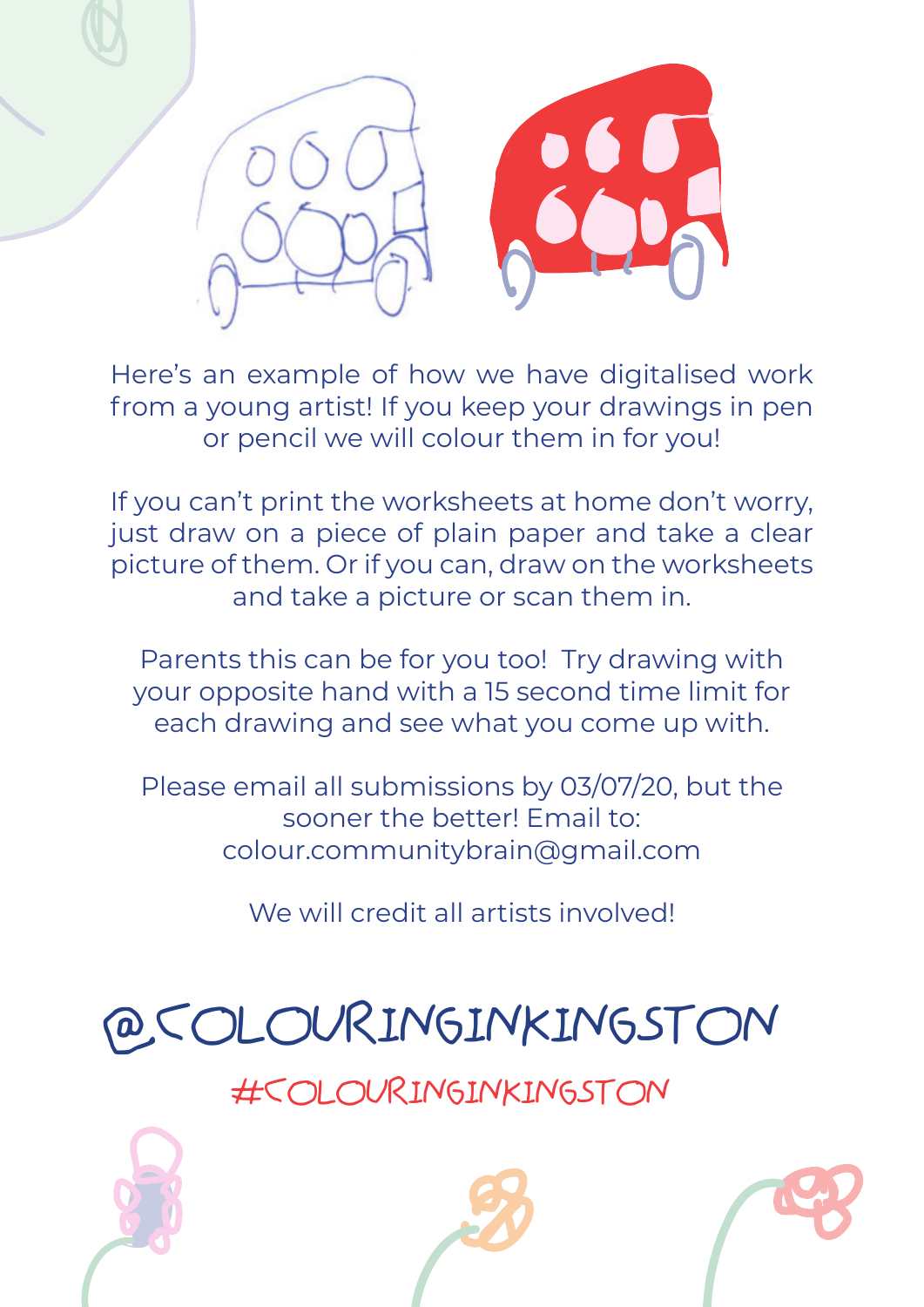#### DRAW WHAT YOU WOULD SEE IN SPACE!



DESCRIBE YOUR DRAWING HERE: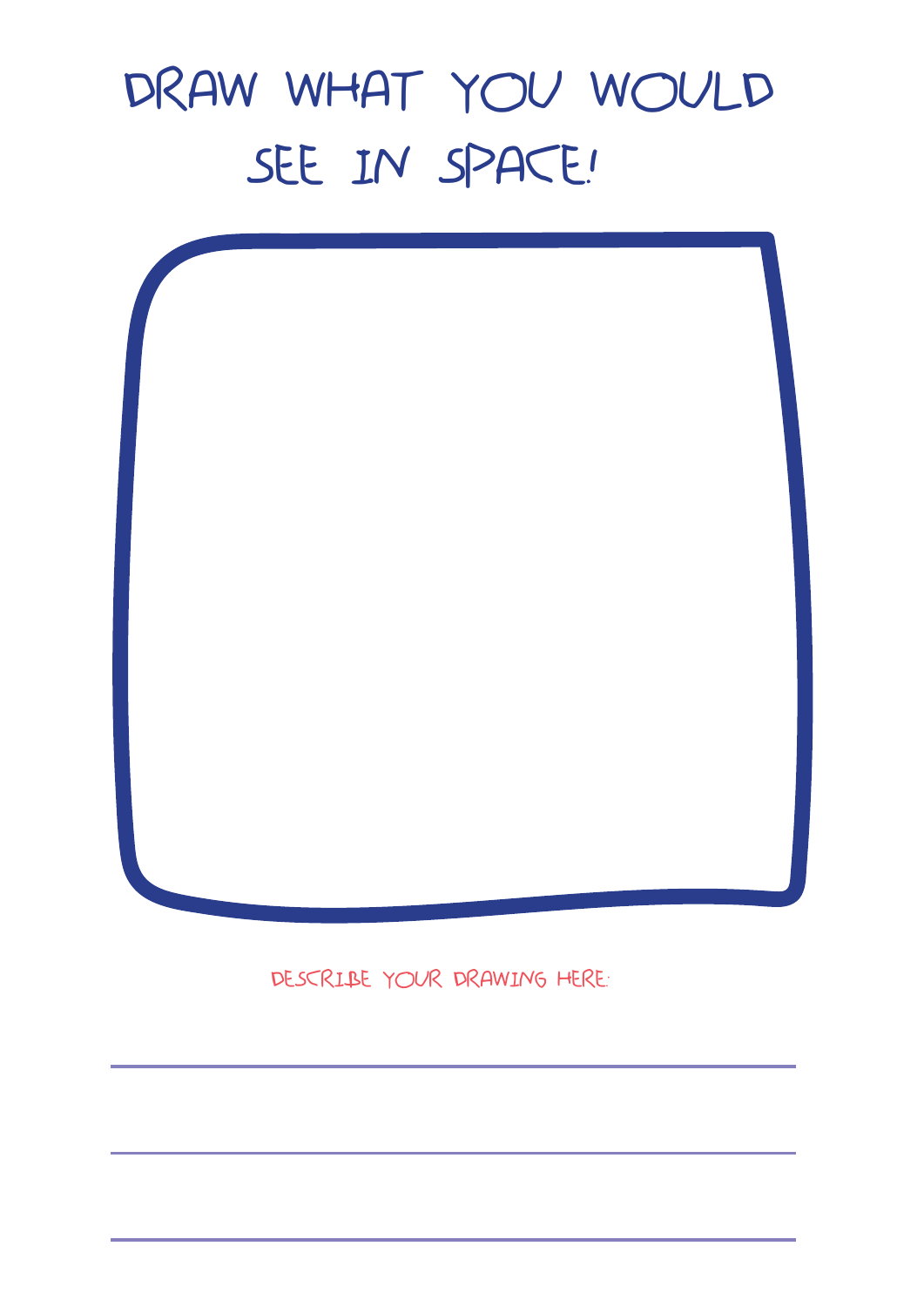### DRAW YOUR FAVOURITE ACTIVITY AT SCHOOL!



DESCRIBE YOUR DRAWING HERE: